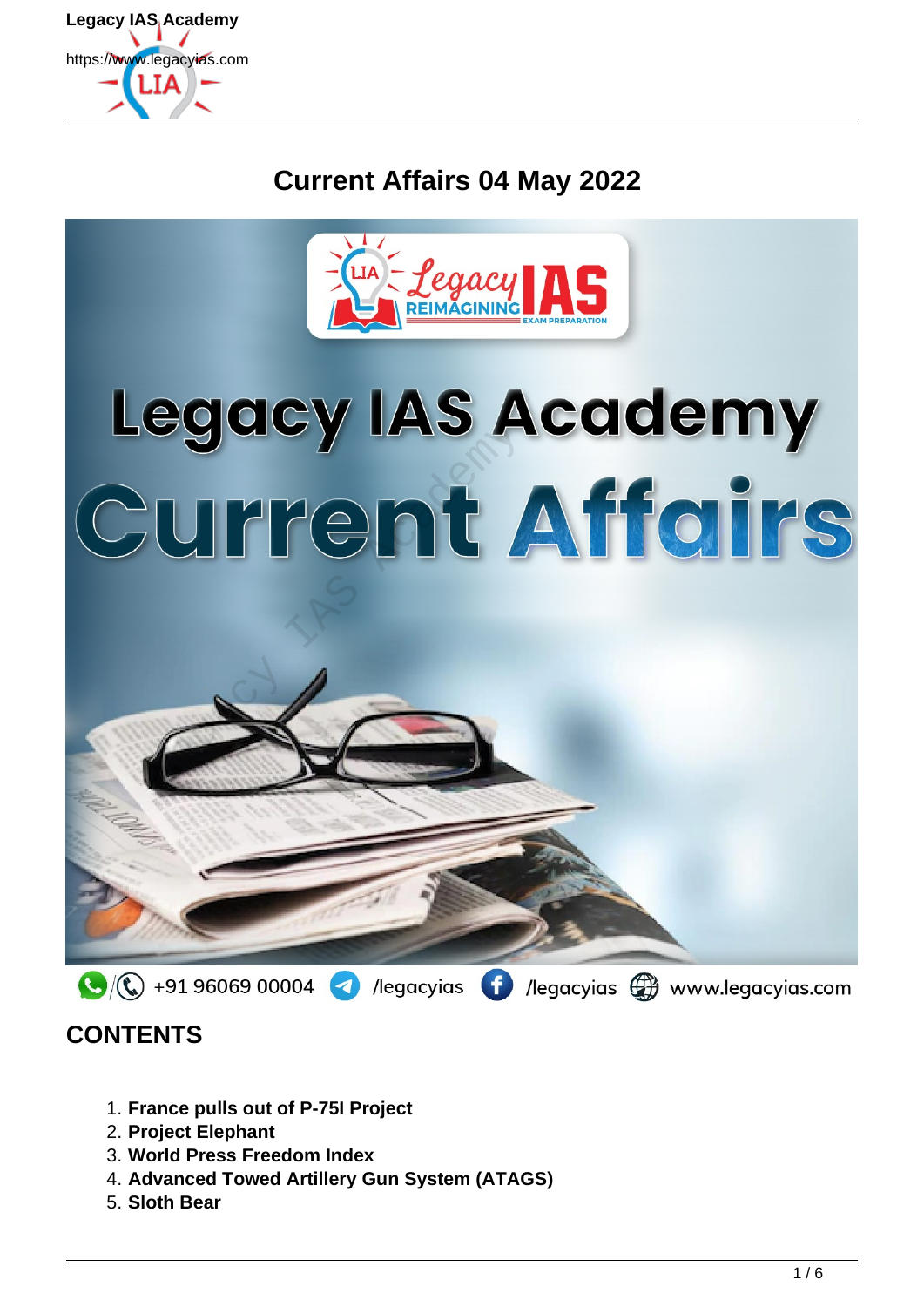

## [France Pulls Out of P-75I Project](https://www.legacyias.com/p-75i-project/)

#### **Context:**

Recently, France's Naval Group, one of five shortlisted Original Equipment Manufacturers (OEM) for the Navy's P-75 India (P-75I) project to build six conventional submarines within the country, announced **it would not bid for the project**. The reason, Naval Group said, was that the **Request for Proposal (RFP)** "requires that the fuel cell AIP be sea proven, which is not the case for us yet since the French Navy does not use such a propulsion system." misanced it would not bid for the project. The<br>st for Proposal (RFP) "requires that the fuel is yet since the French Navy does not use such<br>P refers to Air-Independent Propulsion, a technology<br>e:<br>e:<br>ience and Technology<br>ms

AIP refers to Air-Independent Propulsion, a technology for conventional — that is, nonnuclear — submarines.

#### **Relevance:**

GS III- Science and Technology

#### **Dimensions of the Article:**

- 1. What is the P-75I project?
- 2. What is the status of the project?
- 3. Why does the Navy want AIP subs?

Click Here To Read More France Pulls Out of P-75I Project

## Project Elephant

#### **Context:**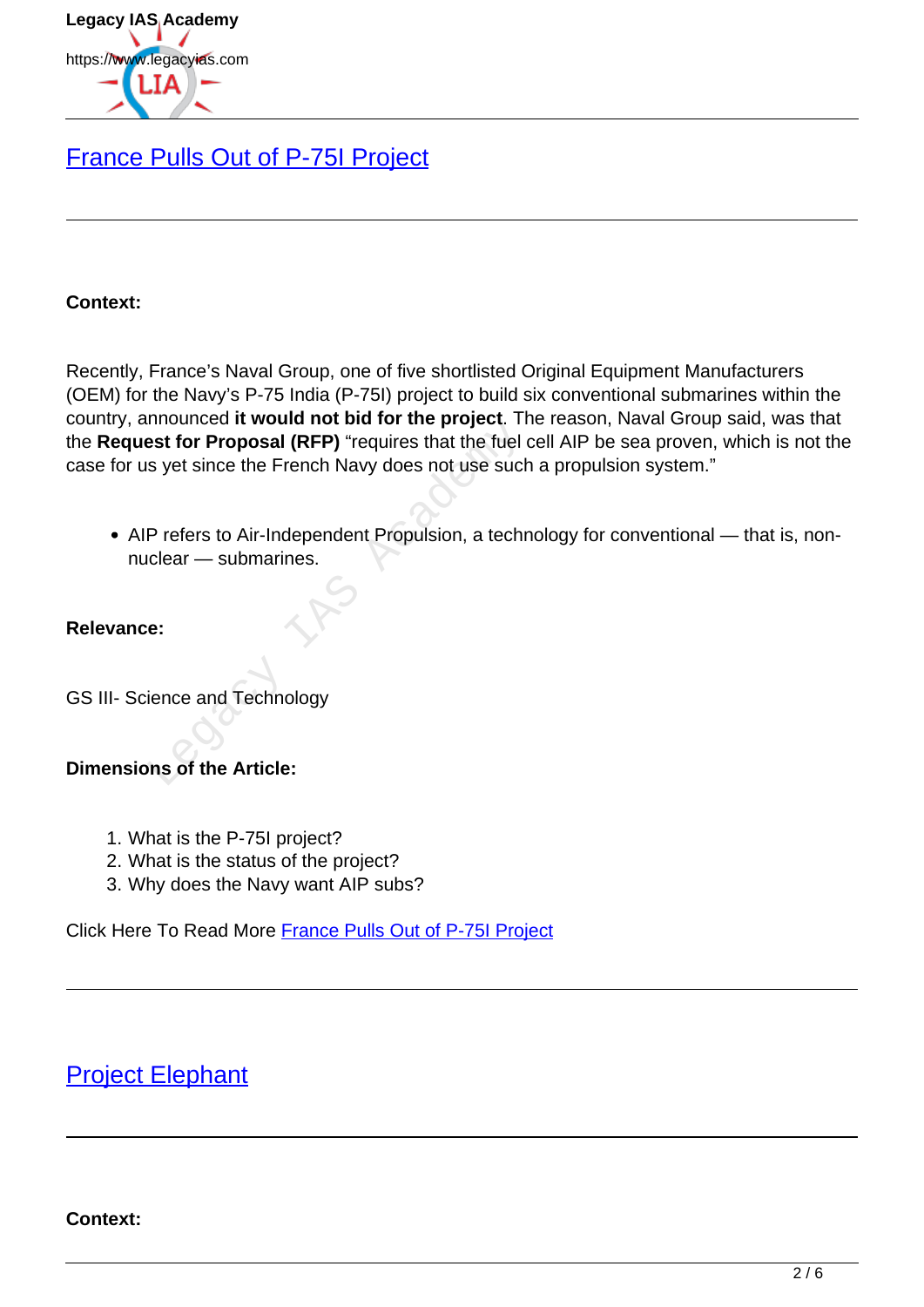

At the 16th Steering Committee meeting of Project Elephant, the Ministry of Environment, Forest and Climate Change launched a field manual named-Field Manual for Managing Human-Elephant Conflicts (HEC) in India-to guide forest staffers dealing with HEC in major elephant range states.

#### **Relevance:**

GS II- Environment and Ecology

#### **Dimensions of the Article:**

- 1. Details about the manual
- 2. Current Elephant Population in India
- 3. Asian Elephants
- 4. African Elephants
- 5. Threats
- 6. What is Project Elephant?
- 7. Way Forwards to prevent Man Animal Conflicts Example the manual<br>
Example phants<br>
Fican Elephants<br>
Fican Elephants<br>
Internation of the Man Academy<br>
Provent Man - Animal Conflicts<br>
Provent Man - Animal Conflicts<br>
Provent Man - Animal Conflicts<br>
Provent Elephant<br>
Proven

Click Here To Read More: Project Elephant

World Press Freedom Index

#### **Context:**

India has reached **150th position in the World Press Freedom Index,** dropping further from its last year's 142nd rank out of 180 countries.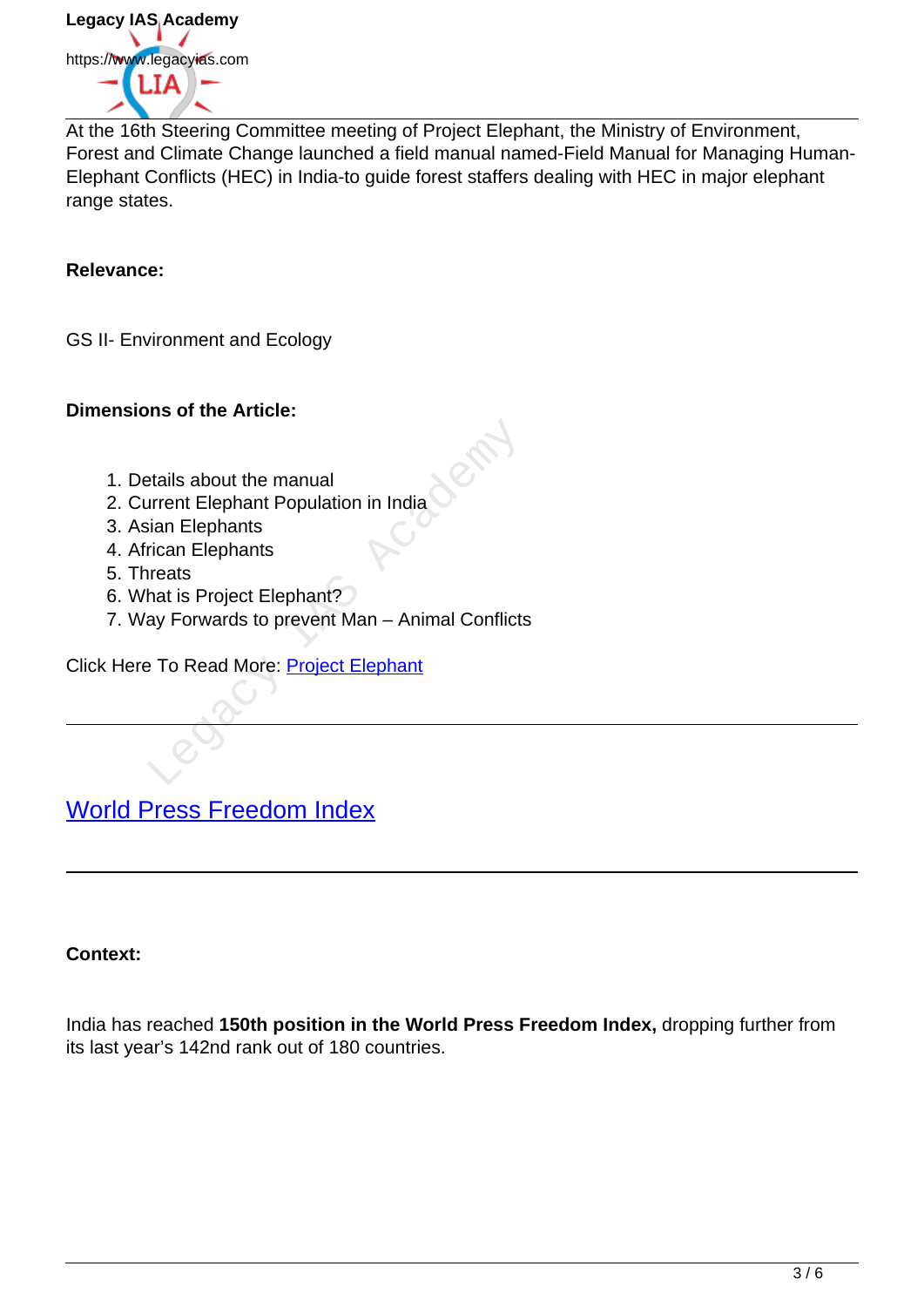# Legacy IAS Academy https://www.legacyias.com **HOW THE NEIGHBOURS FARE** 2021 2022  $\overline{1}$ 65 **Bhutan**  $33.$ 106 Nepal  $76<sup>°</sup>$  $50<sub>1</sub>$ 127 Sri Lanka  $\blacktriangledown$  146 142 **INDIA**  $\blacktriangledown$  150 100 122 Afghanistan  $\blacktriangledown$  156 150 145 Pakistan 157<br>152 Bangladesh 162<br>177 China 175<br>178 China 175<br>178 China 175<br>189 China 175<br>189 China 175<br>189 China 175<br>189 China 175<br>189 China 2013<br>189 China 2013<br>189 China 2013<br>189 China 2013<br>189 China 2013<br>189 China 201 200

## **Relevance:**

GS II- Indian Constitution - historical underpinnings, evolution, features, amendments, significant provisions and basic structure

## **Dimensions of the Article:**

- 1. What is the World Press Freedom Index?
- 2. Highlights of the 2022 report
- 3. Freedom of Press in India
- 4. Freedom of Speech and Expression actually covers
- 5. Status of Freedom of Press

Click Here To Read More: World Press Freedom Index

Advanced Towed Artillery Gun System (ATAGS)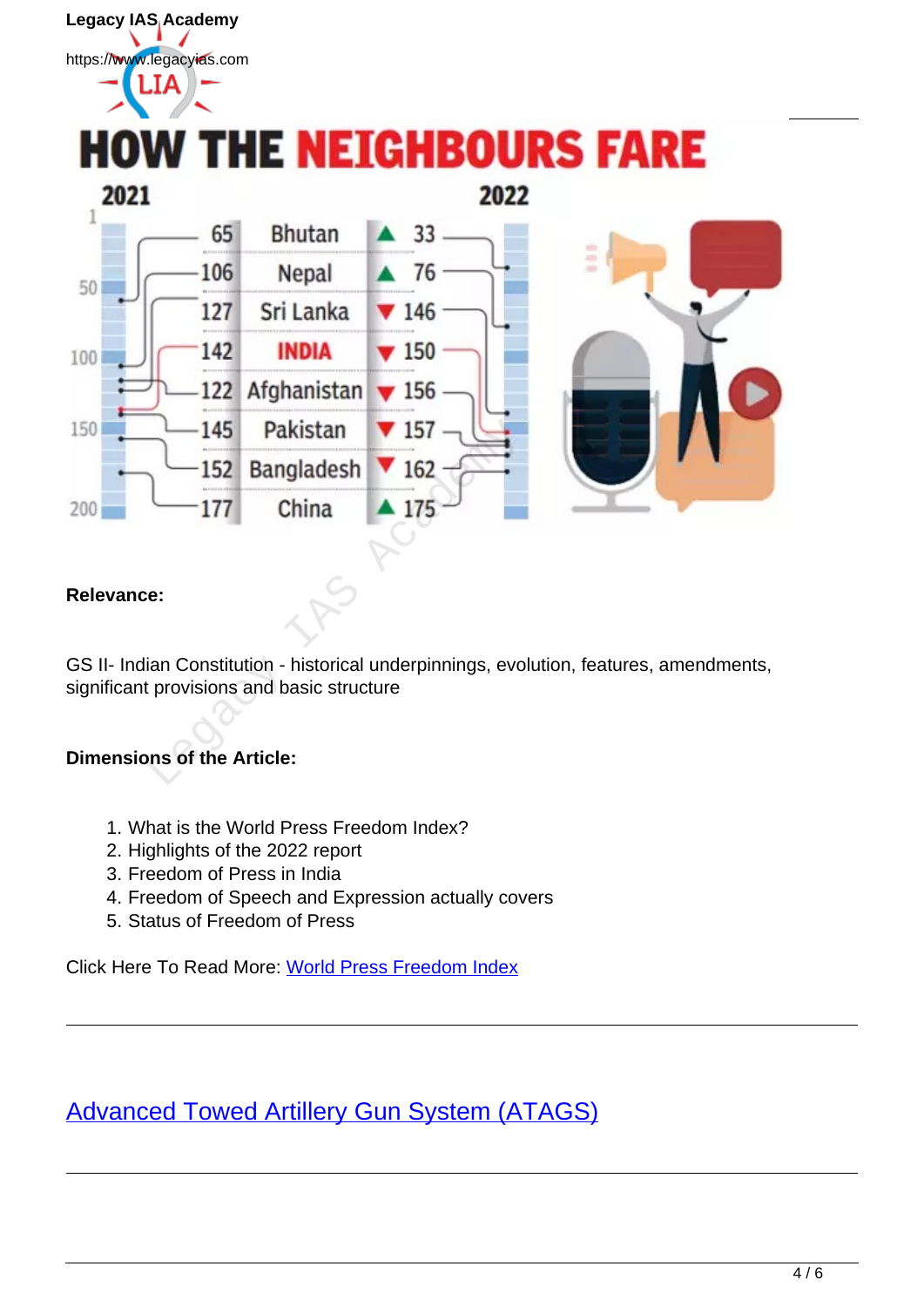

The indigenous Advanced Towed Artillery Gun System (ATAGS) developed by the Defence Research and Development Organisation (DRDO) successfully completed the validation trials.

#### **Relevance:**

GS III- Science and Technology (Indigenization Of Technology)

#### **Dimensions of the Article:**

- 1. ATAG System
- 2. Features



Click here to read more: Advanced Towed Artillery Gun System (ATAGS)

## Sloth Bear

**Context:**

Forest officers recently rescued two sloth bears from a village in Jharkhand by the People for